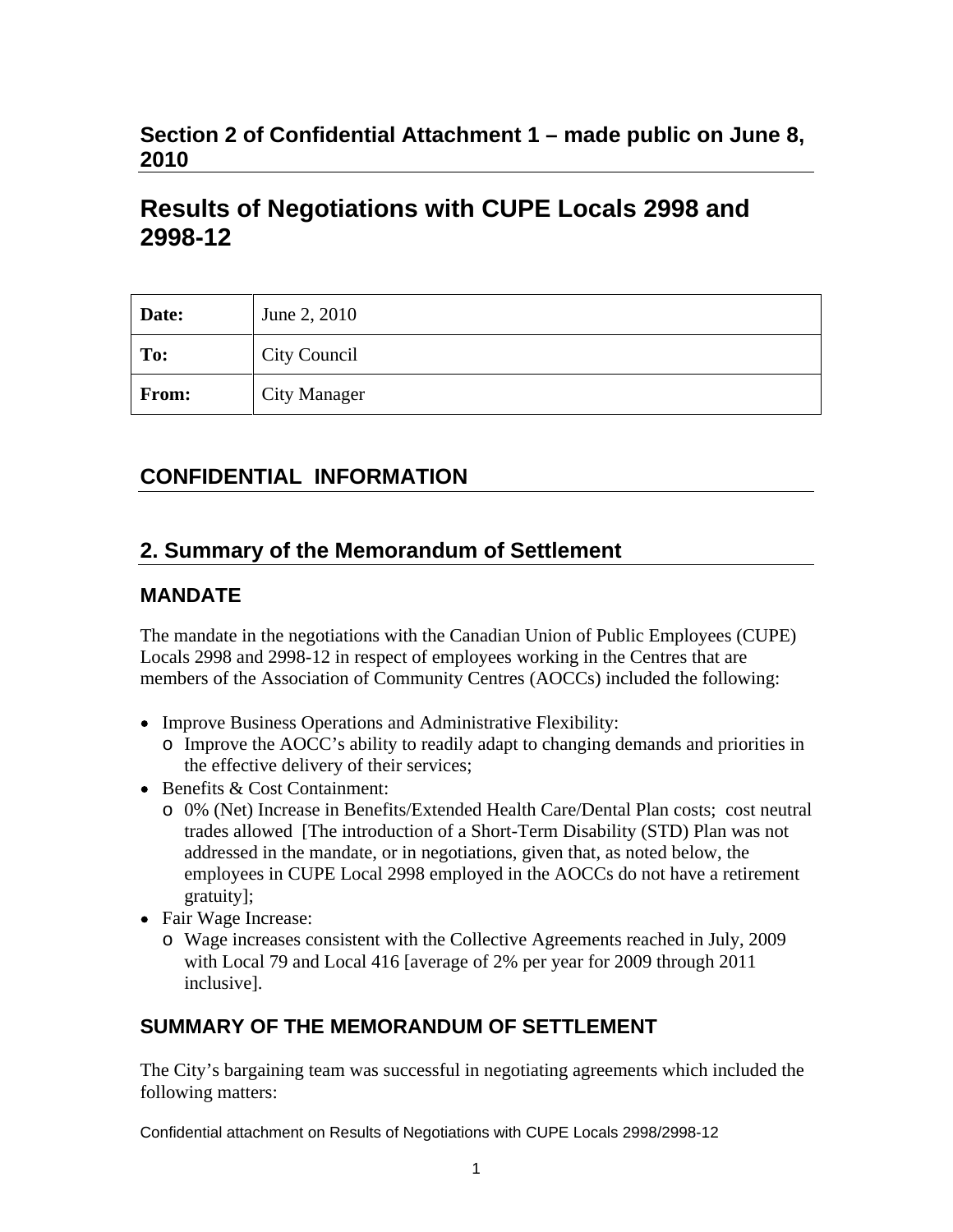#### 1. Wage Settlement

- The settlement provides for wage increases in the 3 years of:
	- January 1, 2009 1.75%
	- January 1, 2010 2.00%
	- January 1, 2011 2.25%
- The 2007 and 2008 wage rates for those part-time employees in CUPE Local 2998-12 (who work less than 18 hours per week) still employed at the time of ratification who did not already receive an across-the-board salary increase in 2007 and/or 2008 [unlike all other City employees] are increased retroactively by the same increase given all other AOCC employees [3.25% effective January 1, 2007 and 3.25% effective April 1, 2008]. The total cost for these adjustments for all affected employees for both years combined is \$10,707.
- Those employees in Local 2998-12 not paid on the salary grid are placed on the grid effective at the start of the Agreement.
- 2. Designated Holiday Family Day
	- The parties agreed to include Family Day, as a designated holiday for employees in Local 2998, recognized in the Collective Agreement commencing in 2011 in exchange for the Union agreeing, as noted below, to a 9-month Dental Recall to offset any additional costs of the new holiday with minimal impact on employees. There will be very limited added costs due to this addition of Family Day given the AOCC's operating schedules. On the other hand, there will be a savings due to this increase in the Dental Recall time period.
	- Only statutory holidays continue to be provided for employees in Local 2998-12 and no additional days were added [since these employees only have the minimum number of holidays provided under the legislation, these employees automatically received Family Day when it was added in the legislation].
- 3. Illness or Injury Plan (Short-Term Disability Plan)
	- The parties did not negotiate a short-term disability plan. The current sick leave plan for eligible employees in Local 2998 is capped at 180 days and there is no financial liability as there is no payout of any part of the balance of the sick leave at the time the employee leaves the employ of the City. There continues to be no sick leave for employees in Local 2998-12, however the parties will meet to consider the development of such a plan [and in the event such a plan cannot be agreed upon then this matter will have to be left until the next round of bargaining].
- 4. Dental Benefits

Confidential attachment on Results of Negotiations with CUPE Locals 2998/2998-12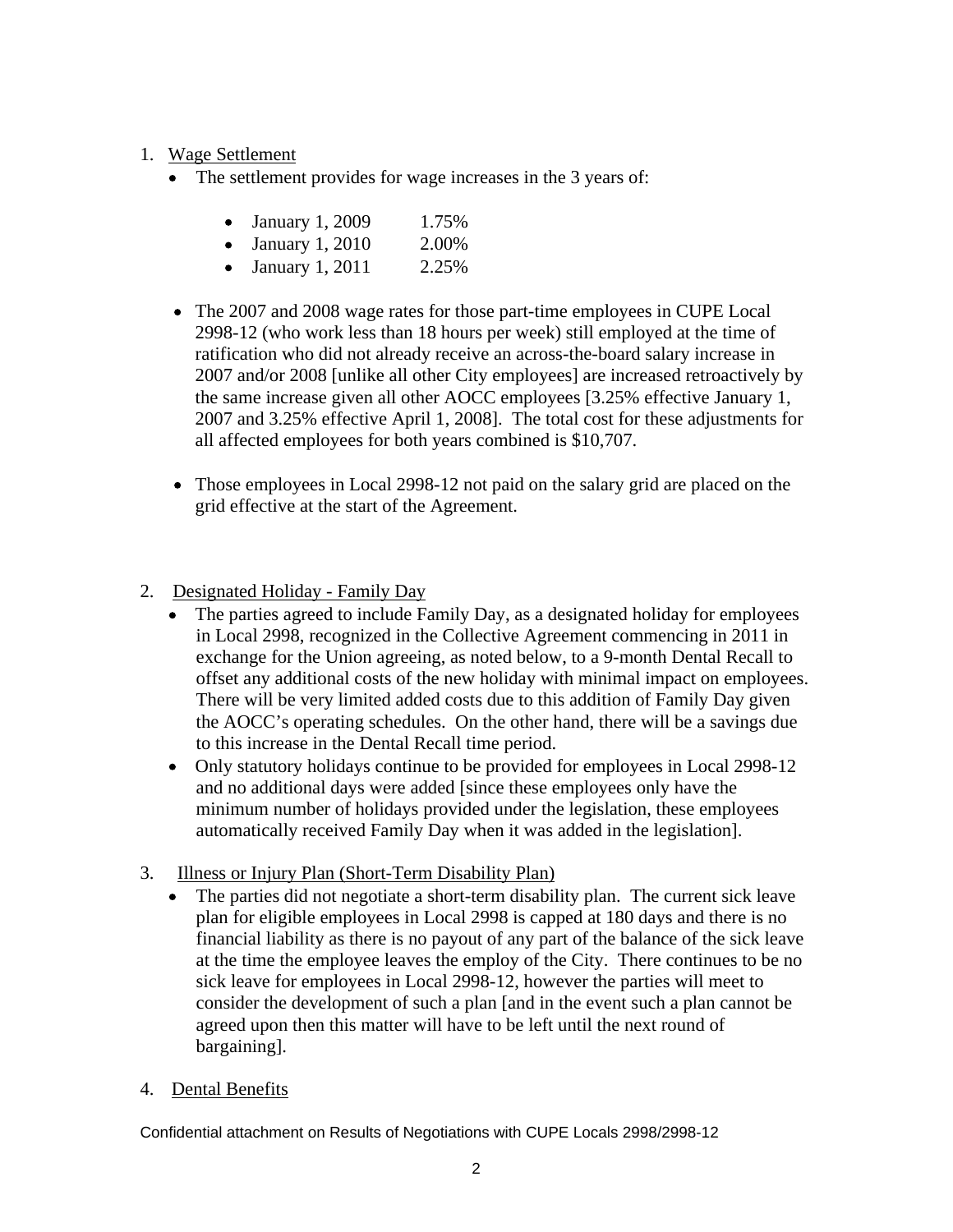- No net increase in benefits/Extended Health Care/Dental Plan costs
- The parties negotiated an increase in the time between Dental Recalls from every six (6) months to every nine (9) months for employees and dependants age eighteen (18) years or older. This cost containment was agreed to by the Union in exchange for the City granting Family Day.

#### 5. Post-65 Benefits for Active Employees

- The parties negotiated language to address benefits for employees who regularly work 40 hours per week and who are working past sixty-five (65) years of age (previous mandatory retirement age) in a manner similar to the provisions that were negotiated previously with CUPE Local 79. All such active employees will continue to receive Extended Health and Dental coverage. Accidental Death and Dismemberment Insurance and Group Life Insurance coverage will continue until the age of seventy (70) at which time the coverage is reduced to \$20,000. Long- Term Disability coverage will be provided for up to 18 months (plus a 6 month waiting period) if an employee becomes continuously ill/disabled after age 63.
- 6. Two Bargaining Units Combined Under One Collective Agreement
	- The two bargaining units (full-time and part-time) will be combined and under one Collective Agreement. The terms and conditions of employment for employees in Local 2998-12 (part-time) were integrated into what previously was a Local 2998 (full-time) Collective Agreement without expanding those terms except as noted in this summary and the Memorandum of Settlement and without diminishing the AOCC's ability to readily adapt to changing demands and priorities in the effective delivery of their services to the public.
- 7. Rest Breaks
	- Rest breaks equivalent to 15 minutes (one every 4 hours) are now included in the Collective Agreement but occur only where operational requirements (including staffing levels) allow, as determined by the Executive Director of each Centre.
- 8. Bereavement Leave
	- Bereavement leave is added for employees in Local 2998-12.
- 9. Recall Periods
	- Recall periods are extended from 6 to 18 months for laid off employees in Local 2998 and added (12 months) for employees in Local 2998-12.
- 10. Term of the Agreement

Confidential attachment on Results of Negotiations with CUPE Locals 2998/2998-12